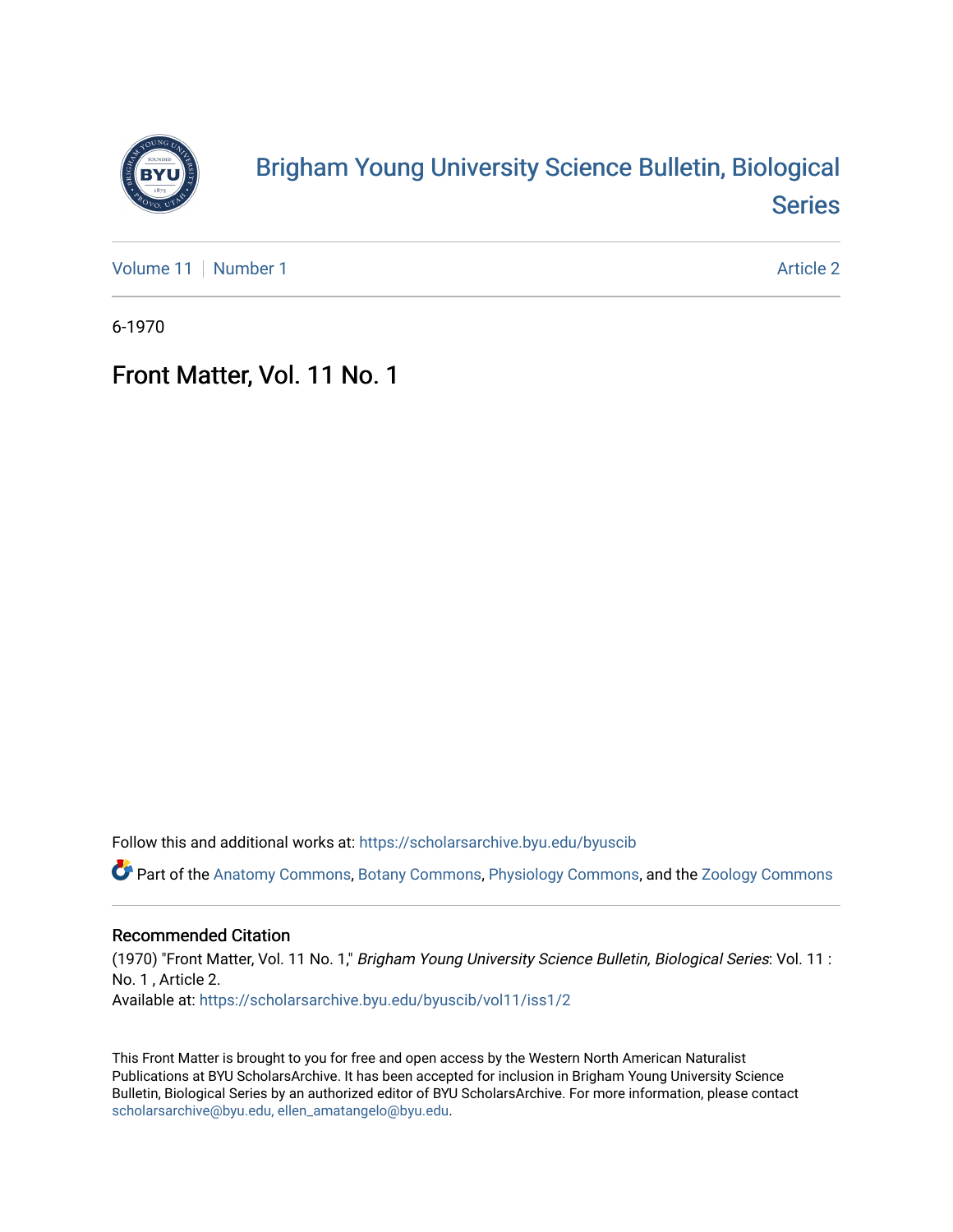

MUS. COMP. ZOOL MUS. COMP. Z<br>LIBRARY LIBRARY ven alg - AUG 18 1970

> Brigham Young University Science Bulletin HARVARD **UNIVERSITY**

# OSTEOLOGICAL AND MYLOGICAL COMPARISONS OF THE HEAD AND THORAX REGIONS OF CNEM/DOPHORUS TIGRIS SEPTENTRIONALIS BURGER AND AMEIVA UNDULATA PARVA BARBOUR AND NOBLE (FAMILY TEIIDAE)

by

Don Lowell Fisher  $^\circ$  . and Wilmer W. Tanner  $V$ 



BIOLOGICAL SERIES — VOLUME XI, NUMBER <sup>1</sup> JUNE 1970